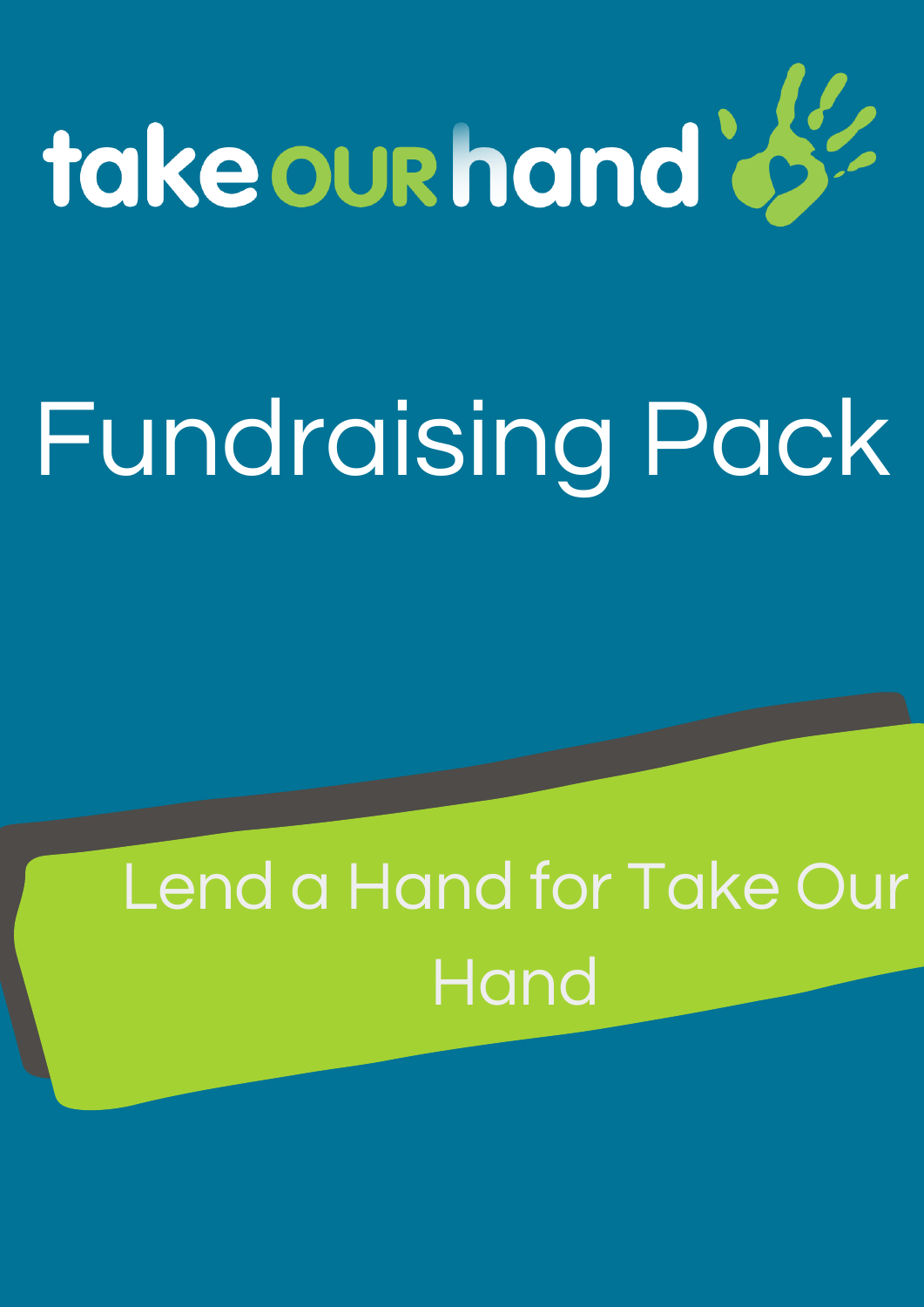## Thank you

Thank you for choosing to fundraise for us. All the money you raise will ensure we can support young people who have been bereaved.



Whatever you decide to do, we are here to support you every step of the way.

Feel free to contact the fundraising team on fundraising@takeourhand.org.uk for support or if you have any questions.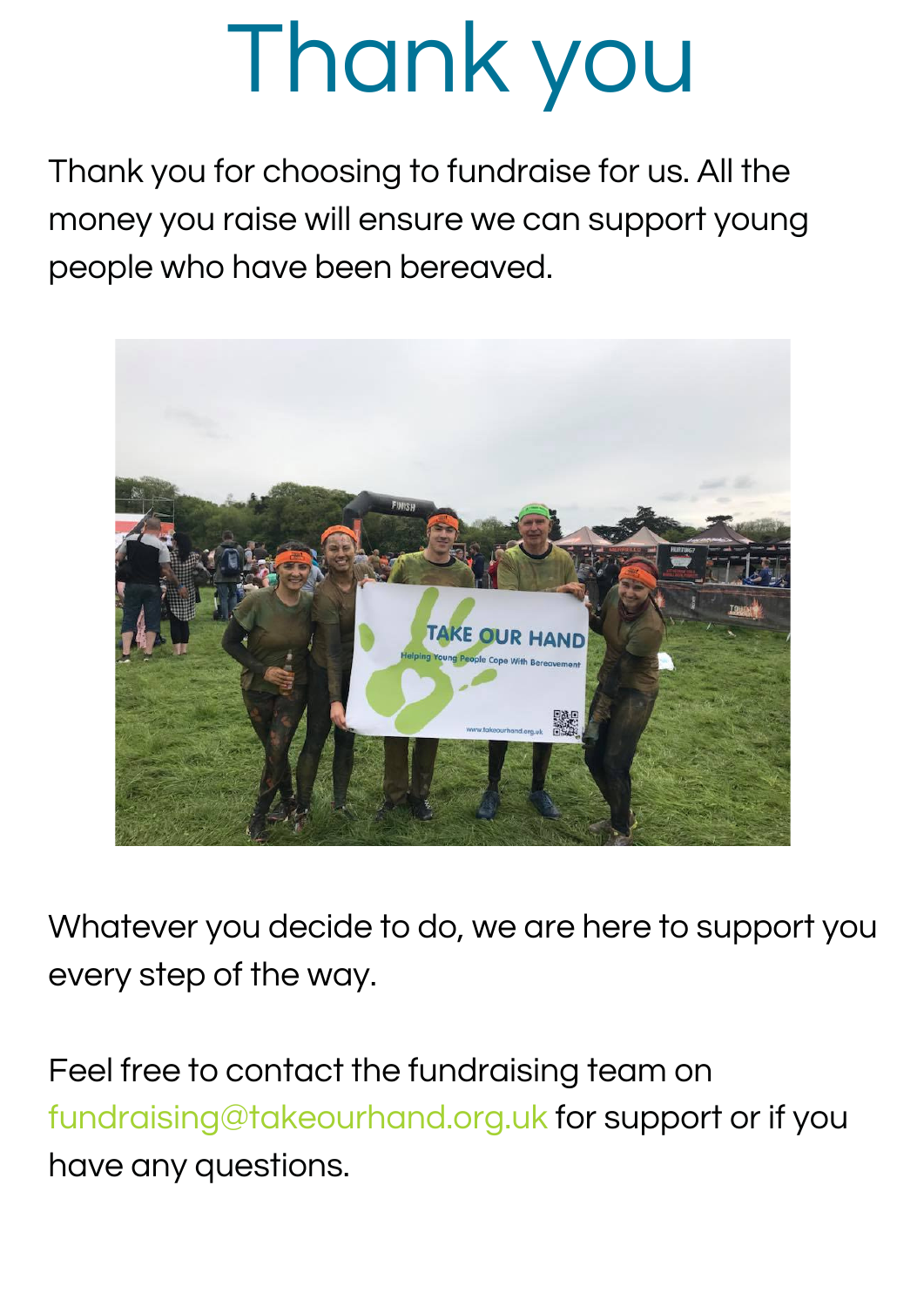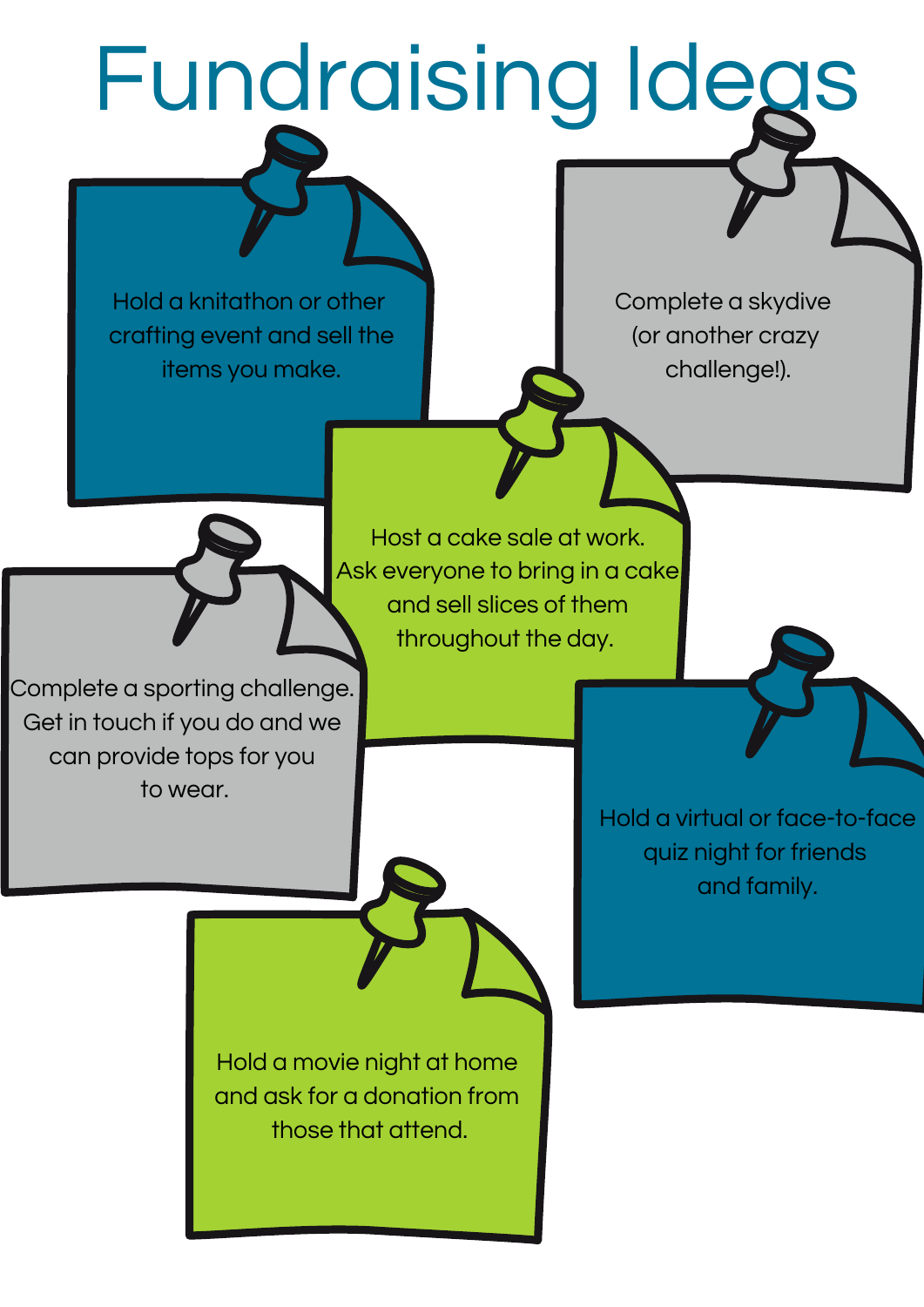### Paying in Your Fundraising Money

- The best way to pay in your donation is via https://www.peoplesfundraising.com/donation/take -our-hand
- If you would prefer to send us a cheque please make it out to 'Take Our Hand' and send it to our HQ address:

Take Our Hand 75 Marl Pit Lane Norwich Norfolk NR5 8XN

• If you are completing a sporting event or other challenege you can create your fundraising page here: https://www.peoplesfundraising.com/fundraising/page /quick-create\_input?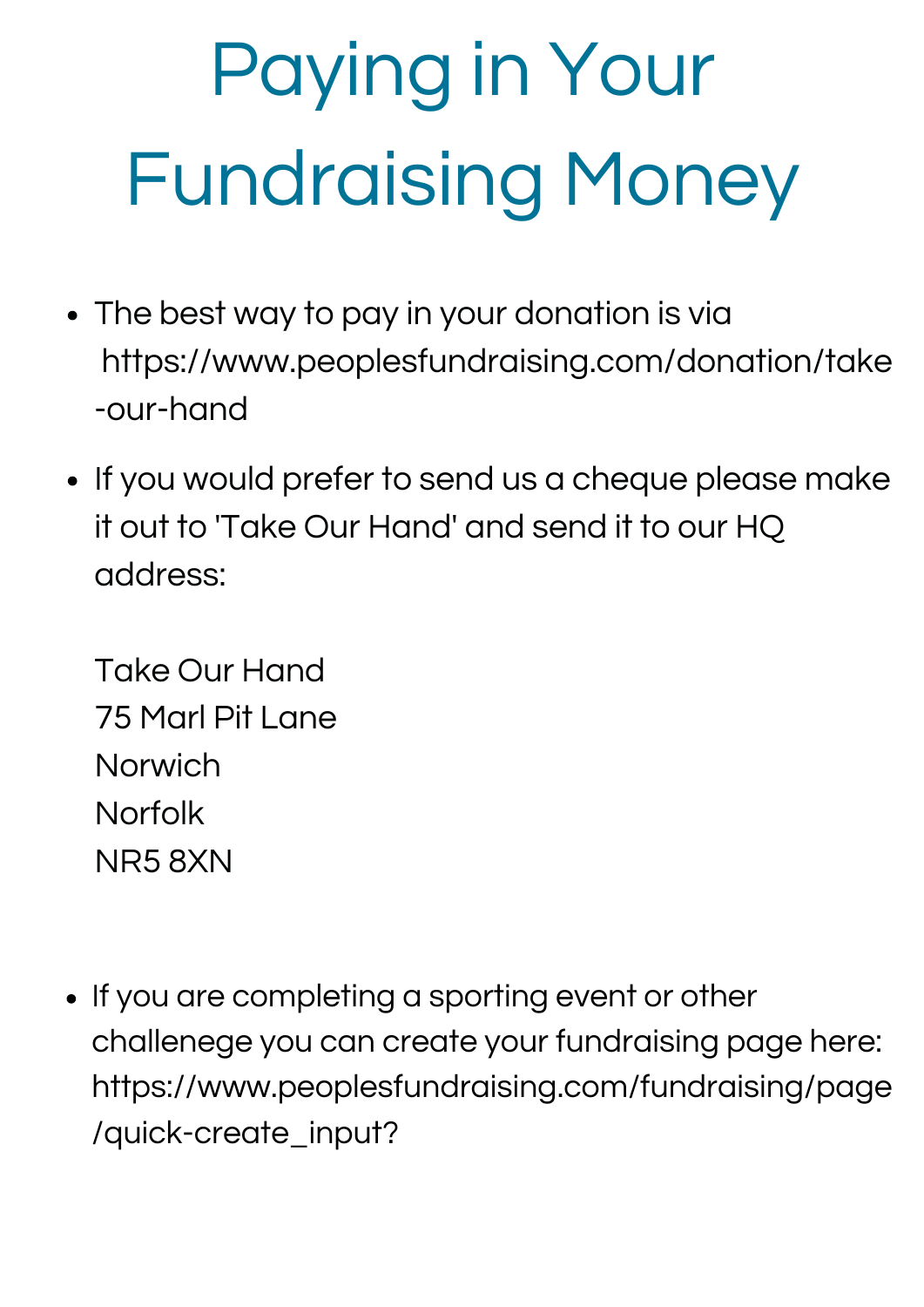| PLEASE HELP ME RAISE<br><b>MONEY</b><br>For Take Our Hand |                     |          | Name<br>Event<br>Date |                    |                   |
|-----------------------------------------------------------|---------------------|----------|-----------------------|--------------------|-------------------|
| <b>Full Name</b>                                          | <b>Home Address</b> | Postcode |                       | Donation Date Paid | <b>Giftaid it</b> |
|                                                           |                     |          |                       |                    |                   |
|                                                           |                     |          |                       |                    |                   |
|                                                           |                     |          |                       |                    |                   |
|                                                           |                     |          |                       |                    |                   |
|                                                           |                     |          |                       |                    |                   |
|                                                           |                     |          |                       |                    |                   |
|                                                           |                     |          |                       |                    |                   |
|                                                           |                     |          |                       |                    |                   |
|                                                           |                     |          |                       |                    |                   |

Total Paid: